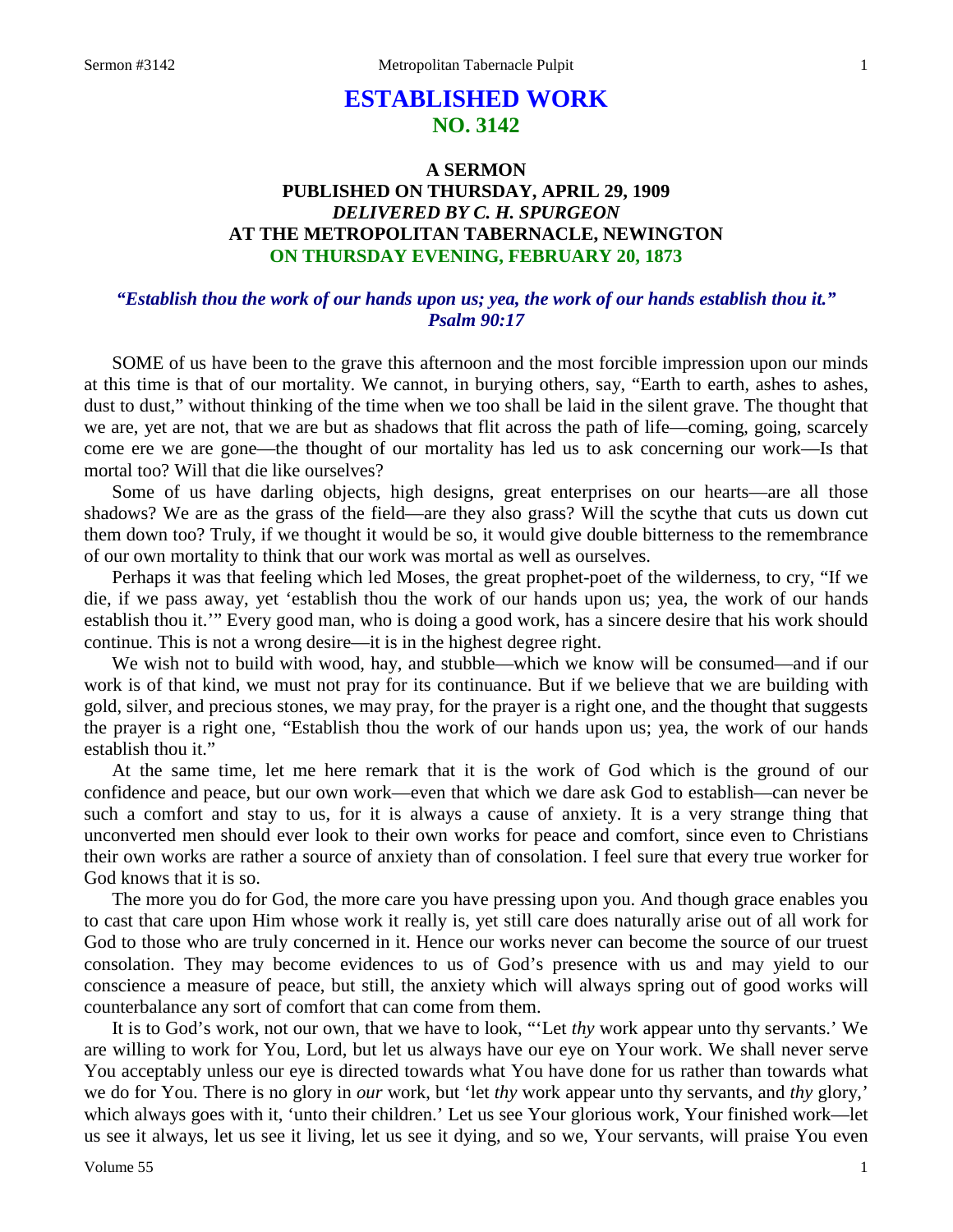when our hearts are anxious, believing that You will remove our anxiety—'Let thy work appear unto thy servants…and establish the work of our hands upon us; yea, the work of our hands establish thou it.'"

I am going to try to answer three questions concerning our work for God. First, *what part of our work can we ask God to establish*? Secondly, *in what way is He likely to establish it*? And thirdly, if we are praying as Moses did, *what ought to be our mode of action to correspond with such a prayer*?

**I.** First, then, WHAT KIND OF WORK CAN WE ASK GOD TO ESTABLISH?

The ungodly must not pray, "Establish thou the work of our hands upon us"—it would be blasphemy for them to do so. If the work be evil, God cannot establish it. Jesus Christ has been revealed to destroy all the works of the devil—and when He is destroying the works of the devil, He will destroy all the works that have been wrought by men possessed by the spirit of evil. Nothing that has been wrought unrighteously will be allowed to stand, neither can we ask God to make it stand without supposing God to be such a one as ourselves, which He is not, and can never be. God will not help you in that which is wrong, ungodly man, however much you may try to interweave His holy name with your unrighteous actions.

And remember, too, that God will never establish our works if they are intended to rival the works of His Son. Some people work very hard in trying to make a righteousness of their own, but if they could achieve their purpose, they would then be independent of a Savior. Their attempted obedience to the law of God is intended to be a substitute for the perfect righteousness of Christ—and their tears and repentances are intended to be a substitute for the atoning sacrifice of Christ.

But do you suppose that God will ever take the side of those who would fain rival His Son and make the work of His Son needless? That can never be! Self-righteousness is the direst of insults to the Son of God. If I conceive myself to be righteous and meritorious in God's sight, I do, as far as in me lies, cast a reflection upon the wisdom of God, for I tell Him that, although He provided a Savior, one was not needed—at any rate for me.

I also insult the blood of Jesus, for I tell Him that it was shed unnecessarily—at least as far as I am concerned—for I have no sin needing to be washed away. I insult the Holy Ghost too, for I tell Him that I do not need a new birth, for I am already as good as I need to be. Self-righteousness insults the Triune JEHOVAH and therefore we cannot ask God to establish it.

If we were sensible, we should pray God to pull it down, every stick and stone of it. And rest assured, sinners, that if God ever does save you, He will do that as one of the first things—for every stone that our fancied nobility has ever put upon its fellow with a view to building a refuge for ourselves, God will take down. Not one stone shall be left upon another if God is ever to save us.

One of the most deplorable things that could ever happen to a man would be for him to be allowed to dwell comfortably in a refuge of lies until the storm of divine judgment should sweep both himself and his refuge away forever. Dear hearer, may I ask whether your work is a self-righteous one, whether you are trying to save yourself? For if so, this prayer of Moses cannot properly be used by you, neither can God hear it with acceptance. No wicked works and no self-righteous works may we ask God to establish.

But may we ask God to establish the ordinary works and engagements of our daily life? Yes, assuredly, we may. If you are a servant of God, you have learned to eat and drink to His glory, and your most common actions are a part of the holy priesthood to which all believers are called. You are yourself a priest, and all that you do is a part of your service for God in His holy temple, for God's temple is not this Tabernacle, nor any other building.

Wherever there is a true heart, there is a temple for God—and wherever there is a renewed heart, there is a priest for God—and that is the only temple and the only priest that God wants, with the exception of the Great High Priest, who stands for us before the throne of the Most High. Well then, whatever you are doing, if you are doing it thus before God, you may ask Him to prosper and establish it. Why not?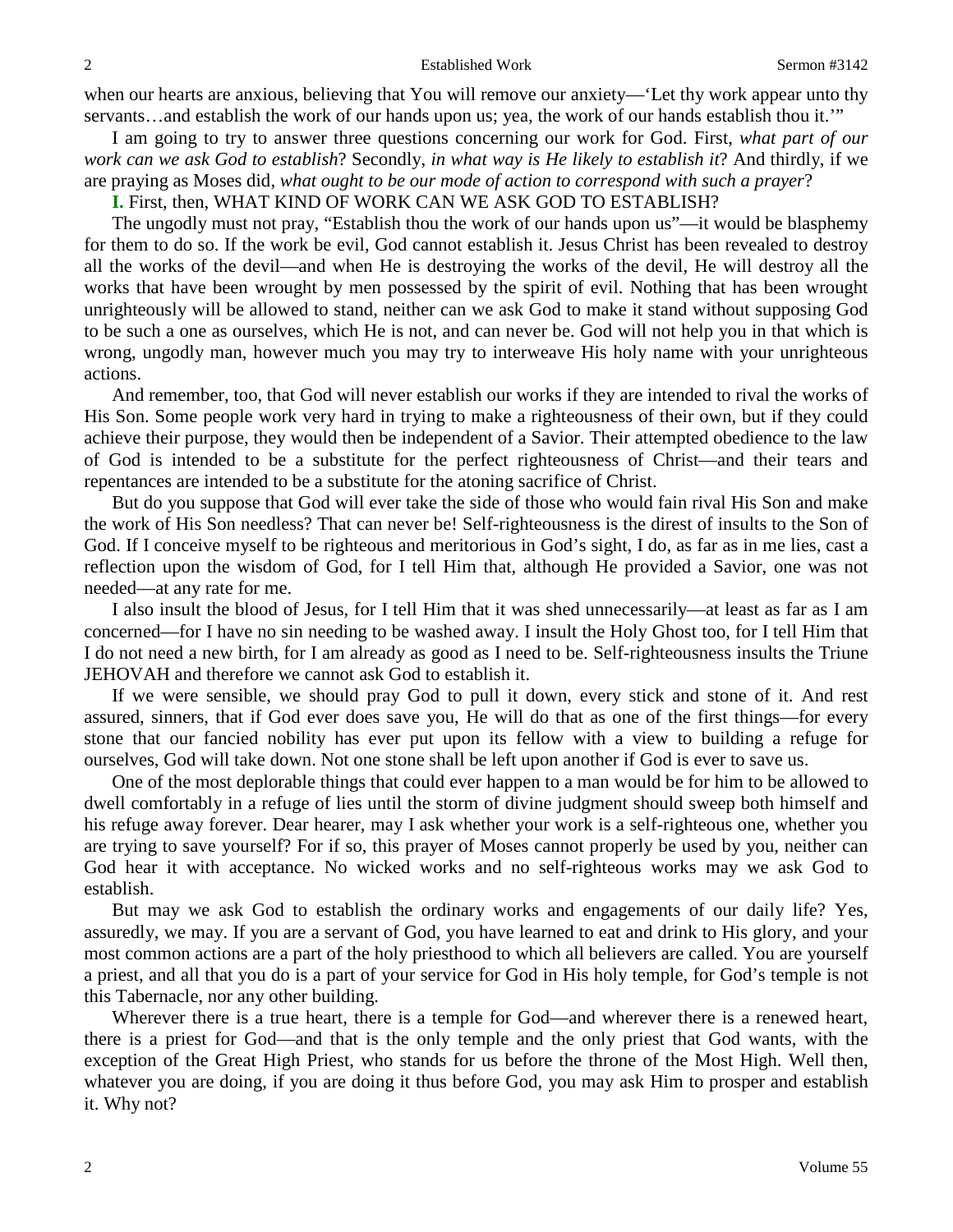#### Sermon #3142 **Established Work** 3

When Abraham's servant went down to Padanaram to find a wife for Isaac, he did not say, This matrimonial arrangement is secular business, so I must not pray about it." But he did pray about it and God guided him and prospered his errand. And David, when he wanted to know whether he should go to certain places to fight his enemies, inquired of the Lord, "Shall I go up?" and the Lord gave the answers to his petitions.

We should do well always to make little things as well as great things the objects of prayer. I am afraid that many people fail for lack of due attention to little things. It is not always the great things in which a man slips, but it is often the little things which trip him up. Great matters he naturally takes to God, being diffident of his own judgment, but little matters he decides according to what he considers his own wisdom—and his own wisdom is generally nothing but the most arrant folly.

The Israelites were never so grossly deceived as when the case seemed perfectly clear to them. There were the Gibeonites with old shoes and clouted upon their feet, so it was evident that they must have come from a distant land. They had dry and moldy bread, so no doubt what they said was true, that they had taken it hot out of the oven when they set out on their journey, and it had become moldy from the long distance that they had carried it.

There was no need for the people to call the priest and seek advice from God—the case was so clear that nobody could be deceived. Their own common sense was quite sufficient to guide them—so they said. Had it been puzzling case, they would have asked the Lord to guide them, but being so very plain, they were deceived, and made a great mistake. Take care to always consult God about those very plain things as you consider them.

Still, beloved, I would be very sorry to see this prayer limited to such matters as these. It should be used concerning them, but it must also be used to higher ends, or else it will be to a large extent wasted. True Christians live for God and work for God—and every one of us who claims to be a Christian is either working for God or else an impostor. I repeat my declaration that the man who calls himself a Christian, and yet does nothing for Christ, is an impostor.

He professes to be a fruit-bearing tree, yet he bears no fruit. He declares himself to be salt, yet he has no savor. He says that he is a light to the world, yet he never helps to remove its darkness by scattering his beams. But every genuine Christian is a worker for Christ, and work done for God is the kind of work which we may ask God to establish, and it is that work which will in the highest sense be established.

What great works men have performed and yet how little has been the length of their endurance! When the great city of Babylon was built, we can scarcely conceive how vast it was, but where is it now? Its site may be known, but its power is gone. Its kings have long since passed away and its glory has departed.

Then there was that mighty city of Nineveh, with all the power which was connected with the Assyrians. Then there was the Persian empire, and the Persian kings with great diligence built up very powerful states—yet they were not established by God, and all the might of Persia melted away. The Romans also built up a vast empire. What a great metropolis they made Rome to be!

As we walk amidst its massive walls, so stupendous that they look as if they must have been the work of giants, we see how the greatest works of men without God are not established. Let them build as solidly as they may, their mightiest works pass away like the child's sandcastles built on the beach that are washed away by the next tide. Nothing that man makes for man will endure.

Build on, you despots, but Time, a mightier king than you, will pull down all that you put up. And the very revolutions of society, as men change from one phase of thought to another, overturn each other—and that which it seemed right to establish yesterday, it seems necessary to overthrow tomorrow. It is not merely empires that are thus cast down, but systems of religion and works that have apparently been done for God have gone too. And schools of thought, that ruled human minds, have passed away, and now they are not—all teaching us that only that which is really done for God—and that which is of God—will be established by God.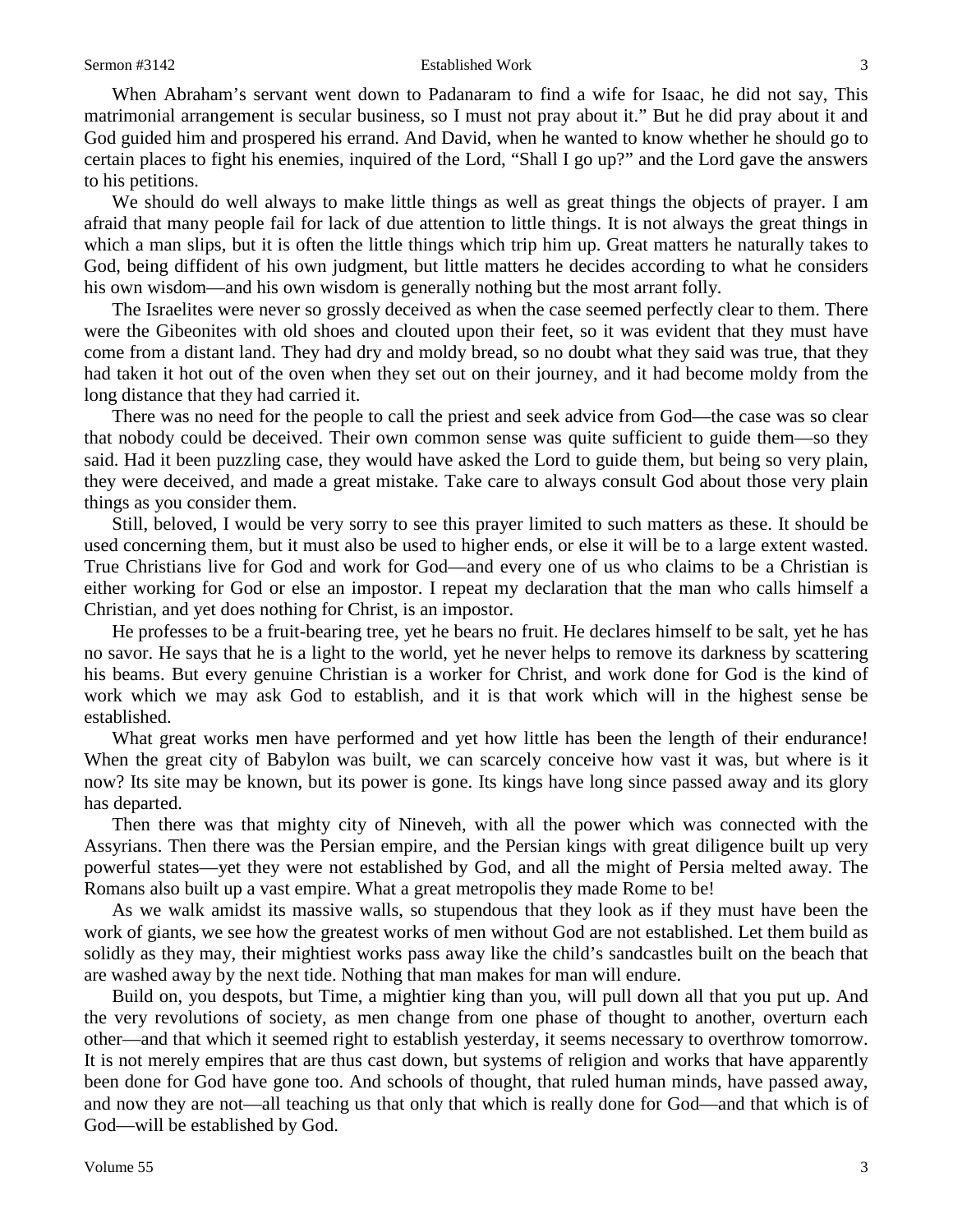This leads me to say that I think the work we may pray God to establish is, first, *the work of soulwinning*, the work of bringing sinners to the Savior. And next, *the work of upbuilding of a church.* And then *the work of testifying to the truth as it is in Jesus—*a work which is sadly neglected in these degenerate times.

The work of soul-saving—when we have earnestly labored to bring sinners to faith in Jesus and have cried to the eternal God for the quickening power of His Holy Spirit to regenerate them—we may certainly pray God that that work may be established.

And then, when we have gathered Christians together, and God has given us grace to put them in their places in His church, and the Holy Spirit has rested upon us so that the work under our hands has been God's work as well as ours—we may certainly pray that God would build up His own church and establish it.

And when we have borne testimony to the truth, we may and we must very earnestly pray that that truth may be spread still more widely, that it may not be forgotten by those who hear it, but may abide in their hearts—and that it may come to the front, and may influence men and women more than it has done hitherto. Thus we may pray that our witness-bearing for Jesus may be established.

I do not know what particular form of service may have fallen to the lot of my dear brethren and sisters here, but in any case, we may pray that what we have done for God may be established—only let us remember that *God will only establish work that is really and truly done for Him*. We can only pray to God, in the language of this prayer, to establish "*the work of our hands*."

There must be real work and it must be two-handed work—we must throw our whole strength into it. I cannot expect God to establish that work over which I have trifled. If I have served God in such a way that it is palpable that I did not think the work very important, I cannot ask Him to establish it. We have a great deal of talking about the Gospel nowadays—we should have the truth spread everywhere if talking would do it—but it is "the work of our hands" that is wanted—real service, the putting out of our strength, the using of all our vigor, and wit, and wisdom, and the skill of the craftsman who has been trained to some special form of handiwork.

When a man throws his whole soul into what he has done for the Lord, so that he can claim that the work of his hands is real work done as unto the Lord, then he may ask God to establish it. But it must be work that is truly done, for I am afraid that there is a great deal talked about that is never done.

I am not quite sure about those thirty persons that were said to have been converted the other night at a certain meeting. I cannot always rely upon the information received from a certain brother who goes here and there, and who is quite sure that so many were converted one night, and so many another night. I shall be glad if it is true, but I am not quite clear about it—there is a good deal of "flash in the pan" about his work.

I read, in certain newspapers, of the work done by an earnest brother well-known to some of you and I tried to find some trace of it, but I could not find any sign of it a few months afterwards. I am sorry to say that I have seen many churches "revived" until there has been nothing left of them. I am very dubious of a great deal that I have heard that seems to me like unholy boasting. If the work was exactly as it was said to be, there ought to have been a very great difference in certain towns from what there is now.

My dear brother, if God has done a great work by you, don't you go and brag about it. If it is needful for you sometimes to tell what the Lord has done in saving souls through your instrumentality, tell it very discreetly, giving God all the glory—not by blowing the trumpet and shouting, "Come and see our zeal for the Lord of hosts," I believe, brings a blight and a blast upon everything that is done.

God the Holy Ghost, must be displeased if we make a boast of any work that is done by us—and He will not establish any work of that sort. The real *bona fide* "work of our hands" God will establish, but He will not establish that which we try to puff into something important by pretty paragraphs in the newspapers about what wonderful things have been performed by us.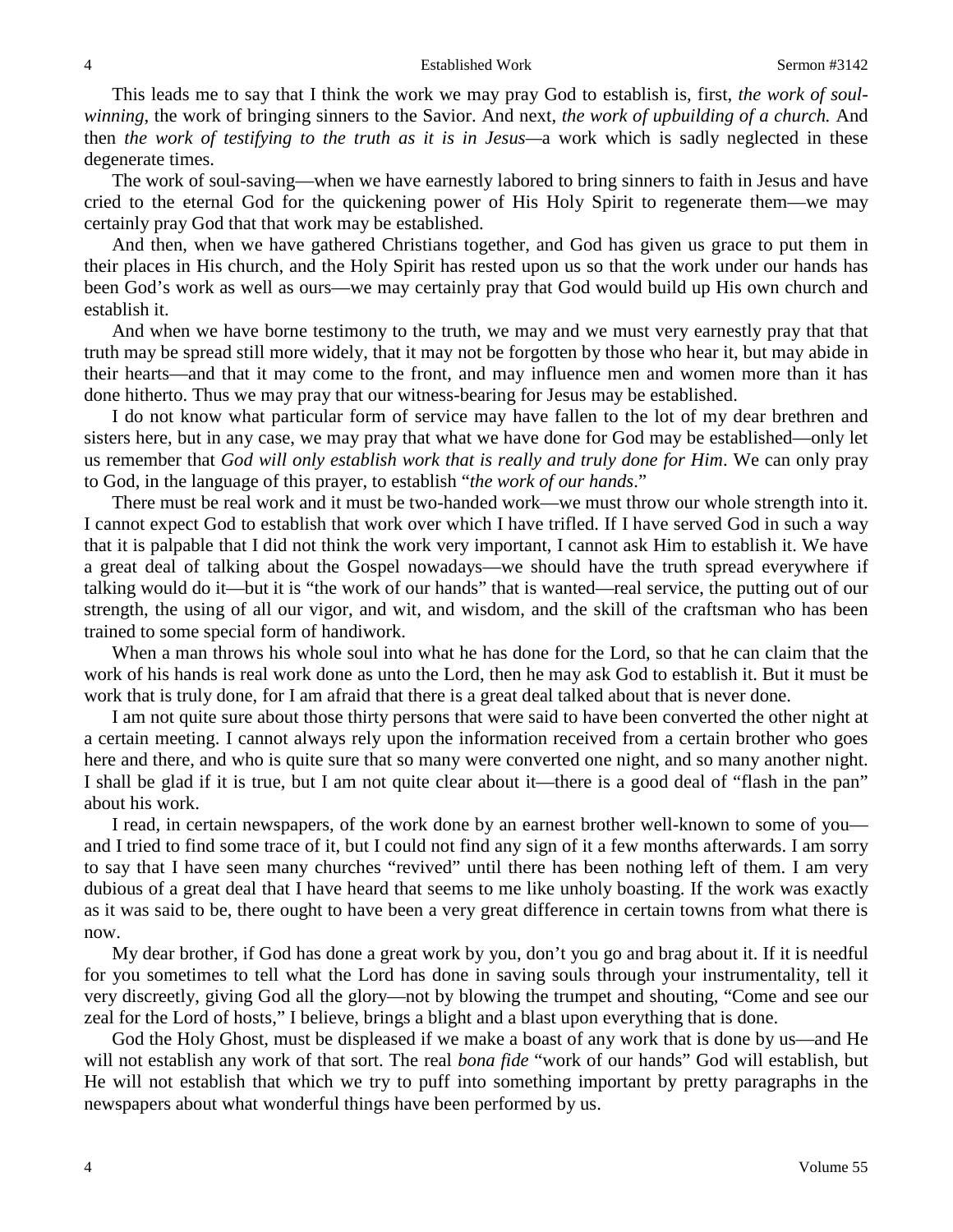#### Sermon #3142 **Established Work 5**

The bare truth—plain transparent facts, we may give, but anything like exaggeration should be loathed by the Christian because it is untruthful, and it should be shunned by every wise man because it leads to bitter disappointment. God will only establish work that is really and truly done for Him.

And I believe, further, that *no work is ever really established by God unless it is founded upon the downright truth*. No doubt there is a great deal of work which God acknowledges although all in it is not truth. God prospered the work of Whitefield and the work of Wesley, but did that prove the truth of all that Whitefield or Wesley preached? No, but it proved that both of them had a measure of the truth in their preaching—and that measure of truth God blessed—but God would not establish anything that they taught in error. It may last for a while and some of it has lasted, I am afraid, much longer than is good for us, but it will have to go sooner or later.

There was Luther also—he taught a great deal of truth and that truth will last. But he also taught some error, and the consequence is that there is a great deal today in Lutheranism which is doing much mischief. That will not last—it will have to go the way of all errors. That very point which God will destroy because it is erroneous may be that for which we contend with the greatest vigor.

God will not establish any of His servants' work which is not the truth—and I am sure that every faithful servant of His is glad of that. What a mercy it is, if I do some mischief when I am trying to do my Master's work, that the good work I do will last, but the bad I do, forgiven by His infinite mercy, shall by His great wisdom be swept away ere long!

Error shall not always remain to do mischief—it is the truth that will abide. Hence, I think that we ought never to seek to do good by stating what is not true. There is a great deal of preaching of that which is not the truth in the hope that it will be the means of converting people, but it is of no use. God will establish the truth—but if we keep back any Scriptural doctrines, or if we cut the corners off them in order to make them more acceptable to our hearers—God will not establish our work. He is the God of truth and He will not set His seal to lies.

Hence, beloved, it is so important that *every man, who works for God, should always seek to work in harmony with the Spirit of truth*. We have known some whose guiding star has been "policy." One of these has said, "Suppose I were to leave such and such a church which is in part erroneous—what would become of my work?"

Dear brother, are you going to do a wrong thing in the hope of saving your work? Have you subscribed to that wicked maxim, "Let us do evil that good my come"? After all, what have I to do with the consequences of right actions? Is it not my business, if I have learned any truth, to follow it wherever it will lead me? It will not lead me into a morass, for it is God's light, and it will only lead me into God's way.

If heaven could only stand by a Christian telling a lie, in God's name let it fall, for the ruin of it would be a less calamity than for a true man to turn aside to falsehood. Stand upright and then shall you be as God would have you to be. But the double-minded, the wavering, those that lean first this way and then that, with craft trimming their sails to this wind, and then adjusting them to that, whither will they go? And how can we expect the God of truth ever to establish such "policy" as that? Let our work be true work, done in truth, and with truthful maxims to guide us, for then we may bring it before God and say, "Establish thou the work of our hands upon us; yea, the work of our hands establish thou it."

Do not try to build too fast, as so many do, using untempered mortar which will not hold their buildings together. Do not try to build beyond or short of the foundation lines which Christ has laid down for you. You would not employ a bricklayer who said to you, "I can get a house up much more quickly than by ordinary methods. I don't need to use the plumb line to see whether the walls are straight or not—I do not trouble about how I put the bricks in the interior of the building. I can leave a blank here and a gap there—nobody will know it. There is no particular need why I should make the bricks fit, the one to the other—as long as I put a good facing on the front, that will do."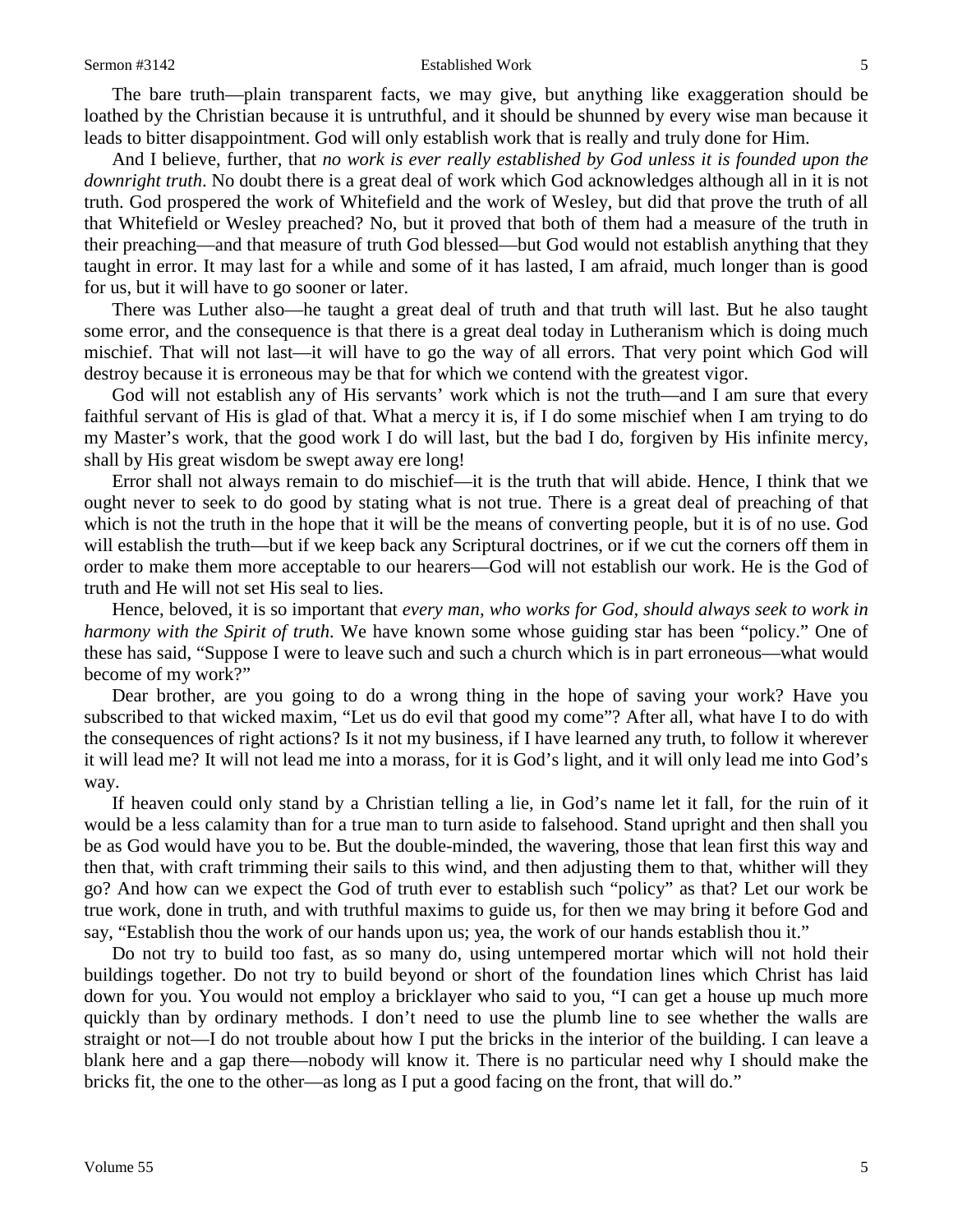Such a man as that may think that he has done well, but when the master comes, he says, "All this has to be cleared away before I can do anything. You have just been doing mischief and you have wasted all the day in which you ought to have worked."

So, young man, if you go to a church, and want to see it quickly built up, and begin to take unconverted people into membership, or get up a great excitement, and receive a large number of persons without any careful examination, or preach what is not sound doctrine, so that big worldly people in the neighborhood come to hear you, and say, "See how fast he is building"—when the Master comes, He will point out what mischief you have been doing and He will send a better man to do the work. And that better man's chief trouble will be to get rid of what this fast builder has put up.

Let none of us build like that, but may God give us the grace to build what He can establish, for it is not everything that He can establish consistently with His own character for truth and uprightness.

**II.** I must not devote more time to that point, but must notice, secondly, and briefly, THE MANNER IN WHICH GOD MAY ANSWER THE PRAYER, "Establish thou the work of our hands upon us; yea, the work of our hands establish thou it."

Possibly, *for the establishment of our work, it may be necessary for us to die*. Many a man is, perhaps unconsciously, hindering his own work. And if the work is to be established, it needs somebody else to come and do it. I may again use the very homely simile of a bricklayer.

If he were to say to his master, "Let me finish the house that I have built," the answer would be, "I do not need you any longer, you have done your part of the work—other workmen must finish the building." So, sometimes, one good man is like the bricklayer and another good man roofs in what he has built, or does all the work in the interior of the house.

There is a time for all of us to die for the good of our own work, and often, the removal of an eminent Christian man is not the loss to the church of Christ that we think it must be. Perhaps you have seen a great oak tree which has covered quite a large area with its widely-spreading branches—and when it has been cut down, you have all regretted it—it seemed as if there would be a huge gap.

But there were a dozen little oaks that never would have come to anything because they could not get sunshine or rain while they were overshadowed by that great oak. But when that was cut down, all those others began to grow, so that, instead of one tree, you had a dozen.

And the removal of one eminent Christian has often been the means of letting sunlight in to somebody who was obscured before, but who now, in the providence of God, is made strong and useful. So it may be needful for some men to die in order that their own work may be established. If it is so with us, we may well be content to go to heaven so that our prayers may be answered.

But dear brethren and sisters in Christ, there are some very sweet thoughts connected with working for God. *When a soul is saved by our means, our work is established*, for Satan himself cannot undo that work. Death may take that believer away, but that will be the completion of the work. Now the wheat is in the heavenly garner and the precious grain is laid up where no mildew can injure it.

When the work done by good men and women is the means of bringing sinners to Christ, it is sure work. That is gold taken out of the mine which never can rust. Soul-saving work is lasting work and there is this further comfort—that every soul that is truly converted by God's grace propagates itself. Let one sinner be brought to Jesus and he will bring another sinner. Light one candle and you may light fifty candles from it. One person may be converted to God through your kind, faithful words, and earnest believing prayers—and that one person may bring another, and that one another, and that one another, and that one another, and so on in an endless chain of blessing to God's glory.

Remember too, that *if we work for God as God wishes us to do, it is really God's work that we are doing*. He who works truthfully, according to the principles laid down in the Scriptures, has God working in him, and with him, and by him—and all that is God's work will endure—you may rest assured of that.

What he has done shall not be undone. Divine designs shall not be frustrated, so that we may be sure that the work of our hands, in so far as it is God's work, will be established. Besides, God is alive to take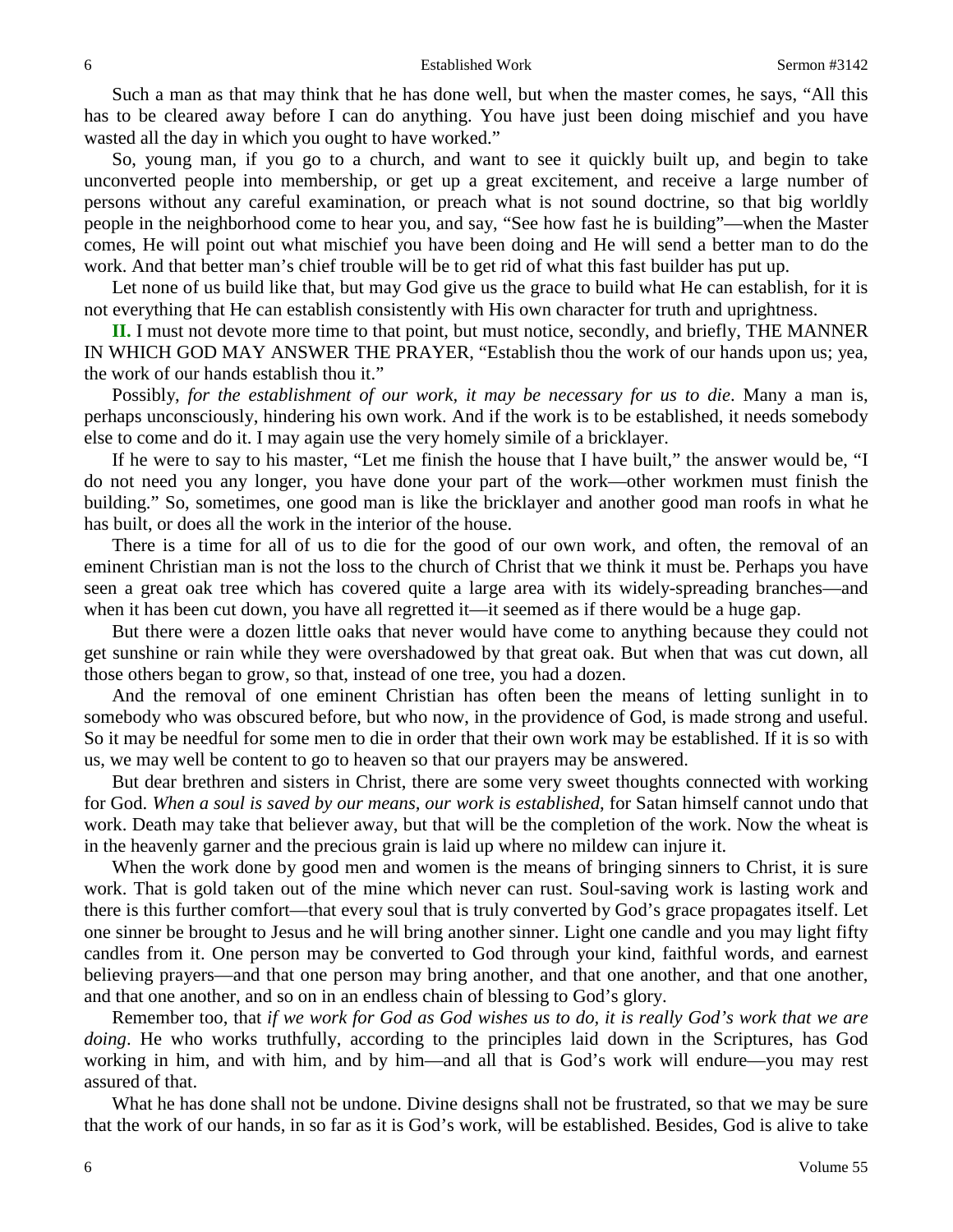#### Sermon #3142 **Established Work** 7

care of the work that we do for Him. We die, but He does not. We leave the work in His hands—we could not leave it in better hands. He could have done the work without us, if He had pleased, but although He has been pleased to use us, for a while, He can carry on the work without us when He takes us home.

If you have sought to teach truth for Christ, who is the Truth, to bring souls to Christ, and to build up a church for Christ, God will establish your work. It is true that there are many enemies to the truth devils and men of devilish spirit who would, if they could, tear down every stone that you have built up—but God shall make the wrath of even these enemies to praise Him, and they shall become, perhaps unconsciously to themselves, the means of establishing your work.

Meanwhile the wheels of providence, [See sermon #3114, God's Providence] which are full of eyes, are grinding on in their majestic course on behalf of the work of God in which you are engaged. And all those eyes are looking onward towards the prosperity of that great cause which is so dear to your heart.

Do not have any fear of failure, beloved—if you have really worked for God, you have worked for a cause that cannot know defeat. It may not win tomorrow, or the next day, but God can wait. Age comes upon us, but nothing shall ever make Him decrepit. And through the course of ages, God can wait.

I always feel, with regard to the causes in which we are engaged, when people tell us that we are in the minority, "Very well, we can be content to be in the minority at present, for the majority will be with us one day. We cannot doubt that when God is with us. Ay, and if we are alone with God, God makes majority enough for all true hearts.

But even counting human heads, the truth shall yet have the majority. God can wait—He knows how to convince gainsayers and bring them round to His side. Our little plans come to a end in a few years we cannot afford to bring them out unless they do—but God can let His capital lie idle for thousands of years if it is necessary. He is so rich that it does not impoverish Him and He will get His interest by and by.

God can wait and *we must learn to wait too*. That work which produces no visible results at present is none the less a true work and an accepted work. If you teach the truth and die, and that truth appears to be forgotten, you have not lived in vain, for that truth will spring up again in God's good time. They burnt Jerome of Prague. They took John Huss, and when they fastened him to the fatal stake, he said, "You may burn the goose today, but there shall come a swan that you cannot burn"—and that prophecy was fulfilled in Luther, whose crest was a swan.

One good man dies and another comes. If there were not brave men of truth to go down sapping and mining, there would not be other men to come afterwards to be acclaimed victors. In any great movement that succeeds, it is not the last man who deserves the credit—it is the men who went before, at whom perhaps everybody howled.

To be able to hold the truth when everybody tries to hiss you down, and not to care for their opposition, but to feel, "I have God's truth and if all the devils in hell were against me, God is with me, and I am in the majority against them all," that is the spirit to have, and when we have that spirit, we may pray, "Establish thou the work of our hands upon us; yea, the work of our hands establish thou it," and it will be done.

It is now some hundreds of years ago that certain believers in Christ were burnt to death upon the very spot on which this Tabernacle now stands. Nearly everybody agreed that they ought to be burnt to death, for they were called Anabaptists, though their belief was as nearly as possible the same as ours. Catholics and Protestants alike said, "Burn them, by all means, for this pestilent sect of Baptists is always testifying against everybody else." And burnt they were at the Butts at Newington.

Suppose they had said, out of the midst of the fire, "There will one day stand, on this very spot, a great house of prayer wherein about six thousand Baptists shall meet at one time to hear the Gospel preached for which we are being burnt to death"?

Men would have laughed them to scorn. But it has come true, and if I were to say that the last trace of infant sprinkling will be swept from off the earth, and that the last relic of Romanism,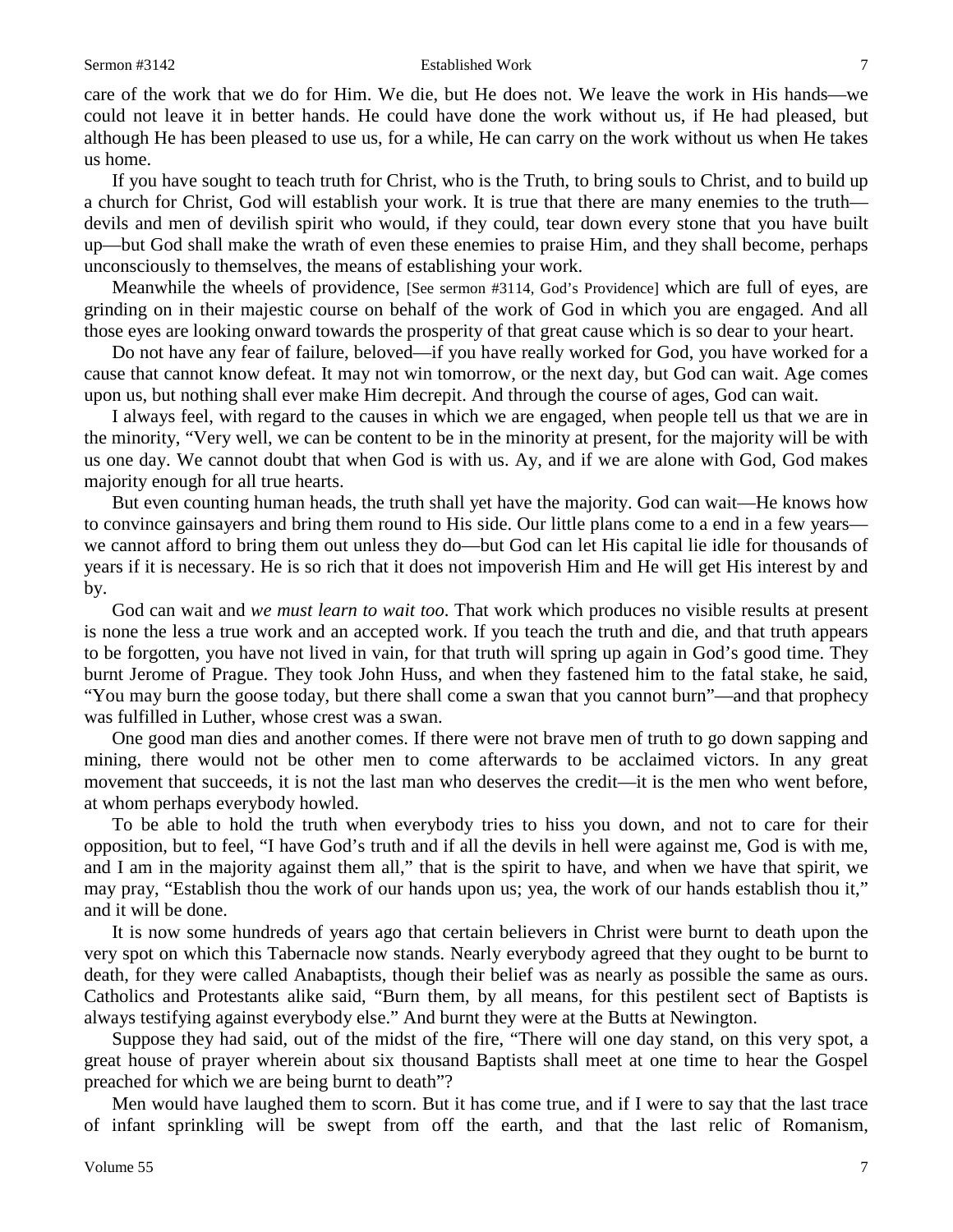Episcopalianism, Mohammedanism, Buddhism, and heathenism will be swept away, and only be recollected by men to be loathed, I should no doubt be laughed at and disbelieved, but I should be speaking only the truth.

All errors will die in due time. They may live for a while and they may seem to conquer, but God will assuredly pierce them to the heart with His two-edged sword. His despised truth must come to the front, for as surely as God lives, so must His truth live, for it is part of Himself. Be on God's side, I pray you, for that is the winning side.

Be on God's side, old men, and young men also, I charge you, as you shall appear before the judgment seat of Christ—follow the truth. Away with everything but the simple truth revealed in the Scriptures. Put everything else aside and God will establish your work in the ages yet to come. Who knows how long those ages may be? Christ may not come tomorrow—He may wait a while, but He will come one day. We are to live expecting Him to return. Yet peradventure, He may tarry longer than we think—but true work for Him will last until the trumpet of the resurrection shall sound. If the work is of God, it will certainly endure.

I have no time to speak on our third point, WHAT WE OUGHT TO DO IF THIS PRAYER OF MOSES IS OUR PRAYER, but I will say just this. If we want God to establish our work, we must take care not to pull it down ourselves by inconsistent living. We must not imagine that we can establish it by any wrong methods. We must leave God to establish it in His own way—and God often establishes His truth by that which seems likely to throw it down.

If we want God to establish our work, we must pray much about it, and we must do it as His work, and do it for His glory, and do it according to the rules which I have tried to lay down. If I leave only this one thought with you, that the Christian is to follow the Lamb whithersoever He goes and to be true to the light which God has given us in this sacred Book, I shall feel that this evening has been well spent.

The Lord grant that all of us may be looking to His work for salvation and then be doing His work, with both our hands and all our heart, and praying God to establish it.

## **EXPOSITION BY C. H. SPURGEON**

### *PSALM 142*

#### [See sermon #2282, David's Prayer in the Cave]

## **Verse 1.** *I cried unto the LORD with my voice; with my voice unto the LORD did I make my supplication.*

Silent prayers are often true prayers, but there are times when, in extremity of suffering, it is very helpful to give expression to the soul's agony. I know some friends who can never pray to their own comfort except they can hear their own voices, and I believe that it is a good thing for the most of us to retire to some private place where we cannot be heard by men and where we can therefore freely use our voices in prayer.

Very often, the use of the voice helps to keep the thoughts from wandering and also gives intensity to the desires. You notice that David particularly mentions here that he cried unto the Lord with his voice. No doubt many of his prayers ascended to God from his heart without the medium of his voice, but here the cry with his voice went with the desires of his heart.

#### **2.** *I poured out my complaint before him;*

That is a beautiful expression, "I poured out my complaint"—just as you turn a pitcher upside down and let all the contents run out, "I poured out my complaint." We are generally ready enough to do that, only that, usually, we go to some friend, or to some enemy, and pour out our complaint into his ear. But what is the good of doing that? David took a far wiser course, "I poured out my complaint before *him*."